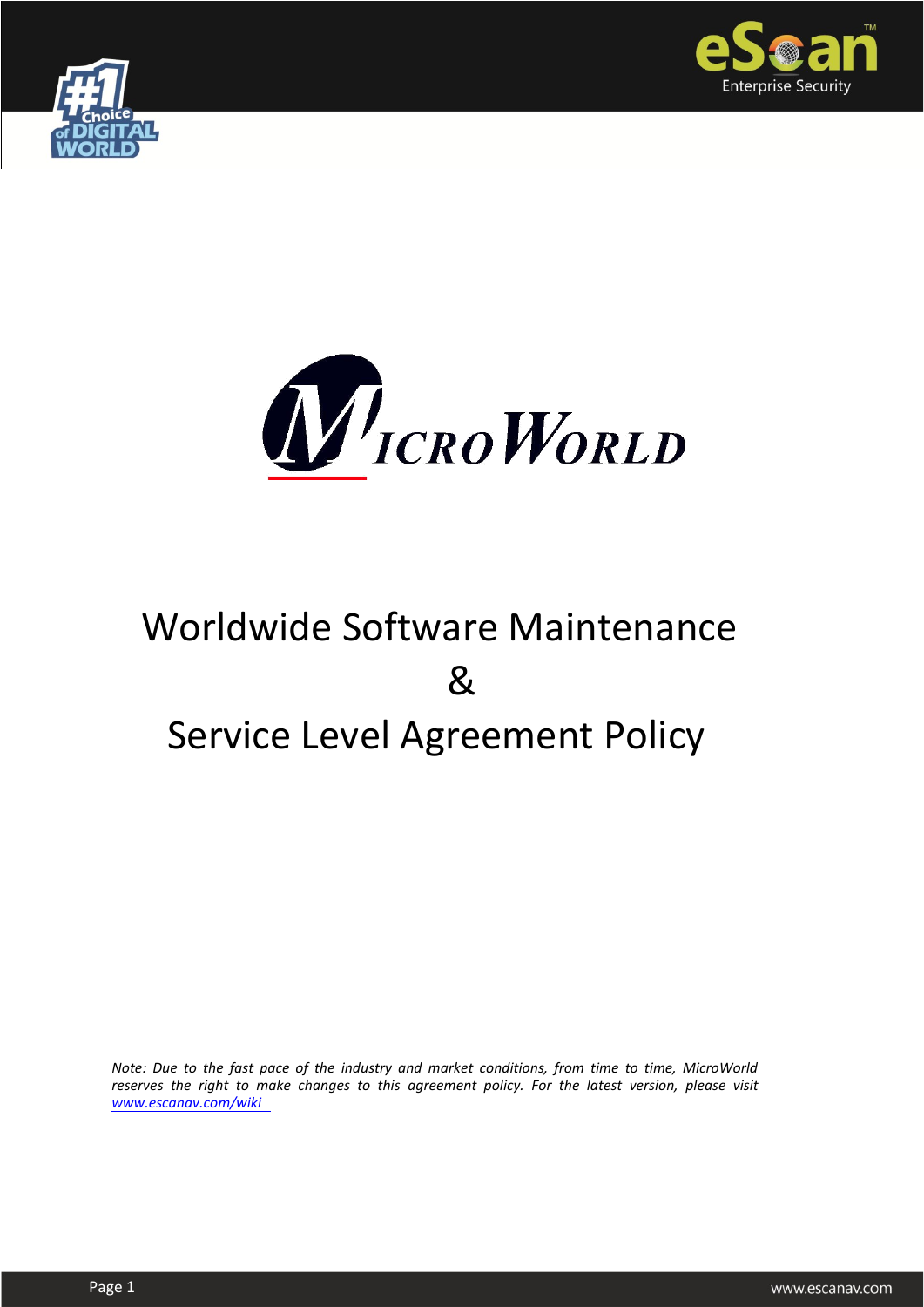



#### **Software Maintenance and Technical Support Terms**

This Service Level Agreement (the "Agreement") is an agreement between End User (both the individual purchasing the Support and/or any legal entity on whose behalf such individual is acting, hereinafter "You" or "Partner") and MicroWorld (Vendor).The purpose of this Agreement is to specify the services and commitments with respect to direct Software technical support services for the purchased MicroWorld products.

MicroWorld (Vendor) provides Support services for problems that are demonstrable in the applicable release of MicroWorld's licensed products running unaltered on a platform with a configuration in compliance with our documented recommendations, and a supported version operating system.

Software Maintenance and Technical Support services are provided for the duration of the paid subscription periods. Technical Support services for MicroWorld products commence from the date of purchase. Thereafter, Technical Support services may be renewed for successive periods of one, two or three year duration.

MicroWorld tries its best to notify the Customer of renewal information prior to the date for renewal of Software Maintenance and Technical Support Services. Related fees are due and payable in advance of commencement of the applicable Support Period. Failure to pay Technical Support fees will result in suspension of MicroWorld Technical Support Services and reinstatement fees may apply.

Important Notes:

- 1. The SLA is not applicable to replacing any Media with defects
- 2. The EULA of the software will always supersede this SLA, in case of discrepancies.
- 3. The SLA will not apply to OEM products
- 4. This SLA is only for Electronic Support and Phone support, it does not include onsite support

Page 2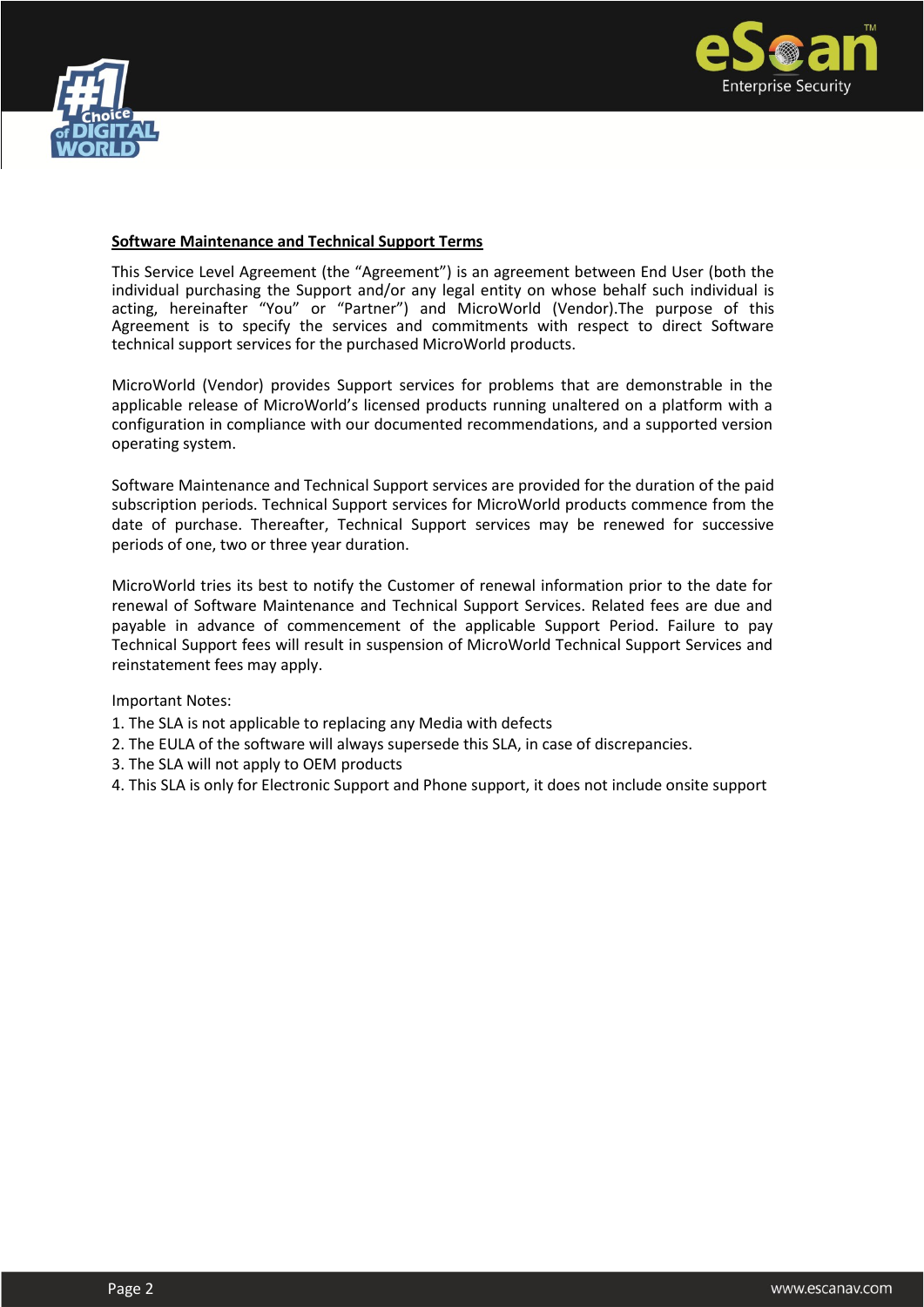



#### **Technical Support Service Contact Information:**

Please visit [http://www.escanav.com](http://www.escanav.com/) for the latest information

**Sending email through our website:** Page 2

- **1) Visit www.escanav.com and select "Technical Support" under "Customer Resource"**
- **2) Under "Create Support Request", fill in your Name & your email address. Please fill in the details of your request.**
- **3) When done, click on "Submit"**

**•MicroWorld Software Services Pvt. Ltd. CIN No.: U72200MH2000PTC127055** 

**Support Line: Tel: +91 22 6772 2911 ( Dial 1 for Support, 2 for Registration, 3 to log a call automatically)**

- **Support Hours: 24 x 7 ( does not include Onsite Support )**
- **Email: support@escanav.com**
- **Chat Support: Visit www.escanav.com and click on "Live Online Support" on the Homepage.**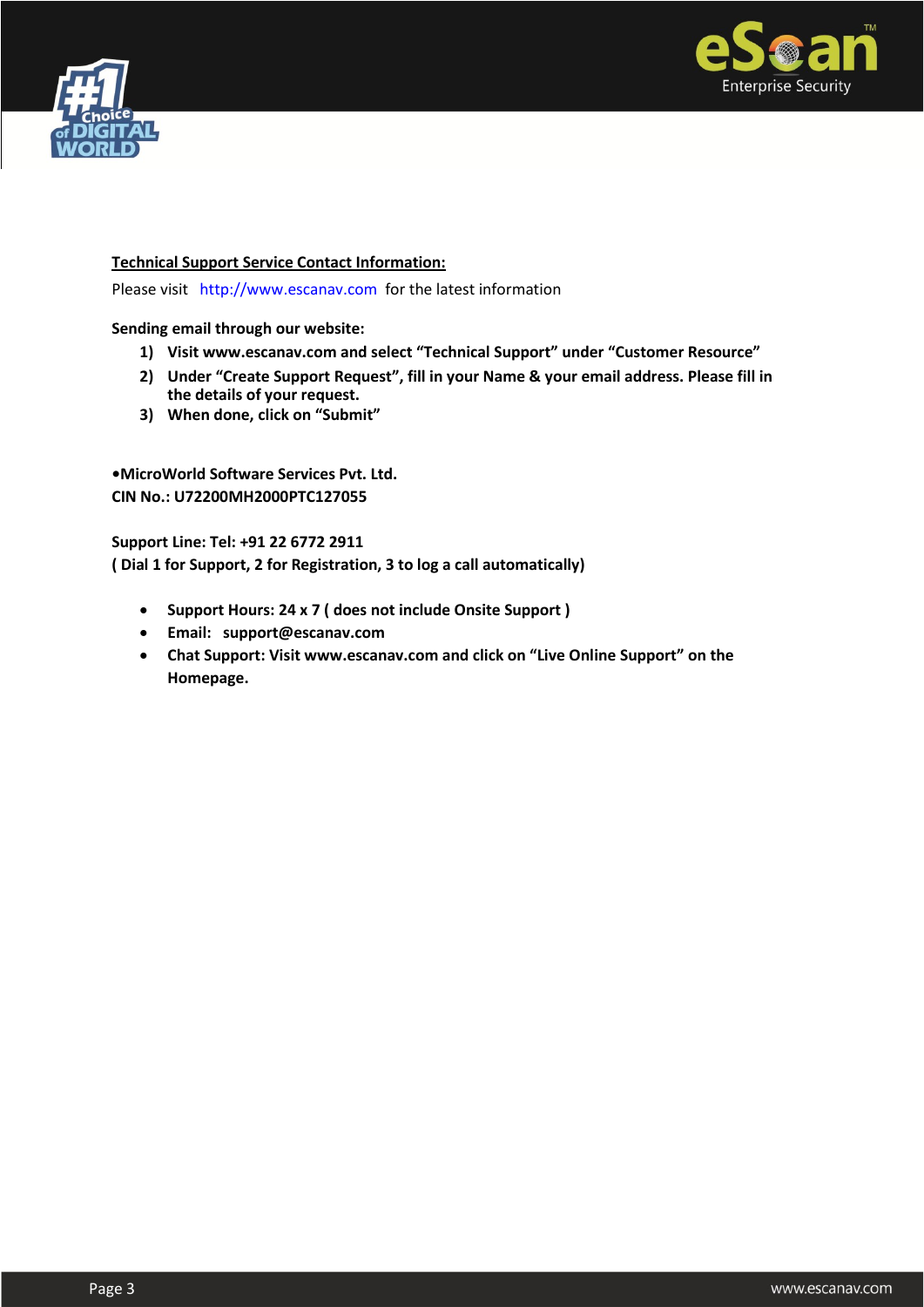



## **Definitions:**

"**Business Day**" means normal working day in the time zone where a MicroWorld office is located.

**"Customer"** means the party identified as the purchasing organization to this Agreement with MicroWorld

"**Documentation**" means user and technical manuals provided by MicroWorld for use with the Software products

"**Error**" means an Error in the product, which degrades the product as defined by the Severity definitions, as compared to MicroWorld published functionality and performance specifications.

"**Hardware**" means a computing device and/or its component with a specific function and limited configuration ability.

"**Information**" means any idea, data, program, technical, business, or other intangible information, however conveyed.

"**License Key**" means code provided by MicroWorld, which activates the Software and enables the Software to operate.

"**TSR**" means Technical Support Representative of Microworld who is a certified technician to resolve eScan related issues.

"**ETS**" stands for eScan Technical Support.

"**Problem Resolution**" means the use of reasonable commercial efforts to resolve the reported problem. These methods may include (but are not limited to): configuration changes, patches that fix an issue, reinstalling the software and others.

"**Respond**" means addressing the initial request and taking ownership of the issue. "Response Time" means the amount of time elapsed between the initial contact by Customer to eScan TSR and the returned response to Customer by MicroWorld support staff.

"**Service Level Agreement (SLA)**" means the Customer Service Level Agreement (SLA) that identifies the features and defines the processes involved with the delivery by MicroWorld of various support functions to Customer, as presented by this document.

**"Site"** means the physical location where product(s) are installed as specified by the Customer

**"Software"** means the object code version of the intangible information constituting one or more computer or apparatus programs and the informational content of such programs, together with any Documentation supplied in conjunction with, and supplementing such programs, the foregoing being provided to Customer by way of electronic transmission or by being fixed in media furnished to Customer.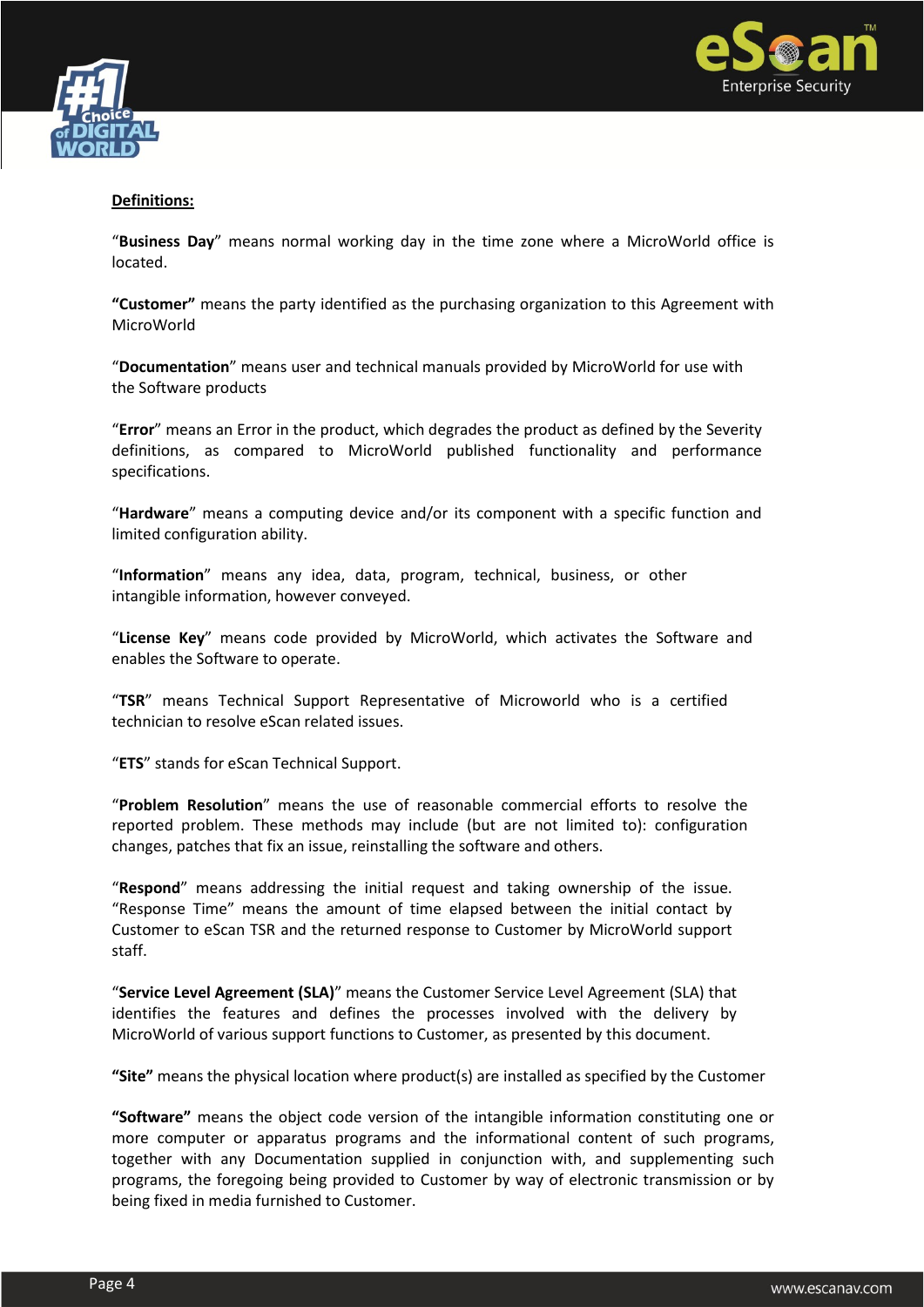



"**Support**" means the technical Support services provided by MicroWorld directly to Customer as set forth in this Agreement.

**"Workaround"** means a change in the followed procedures or data to avoid error without substantially impairing use of the product.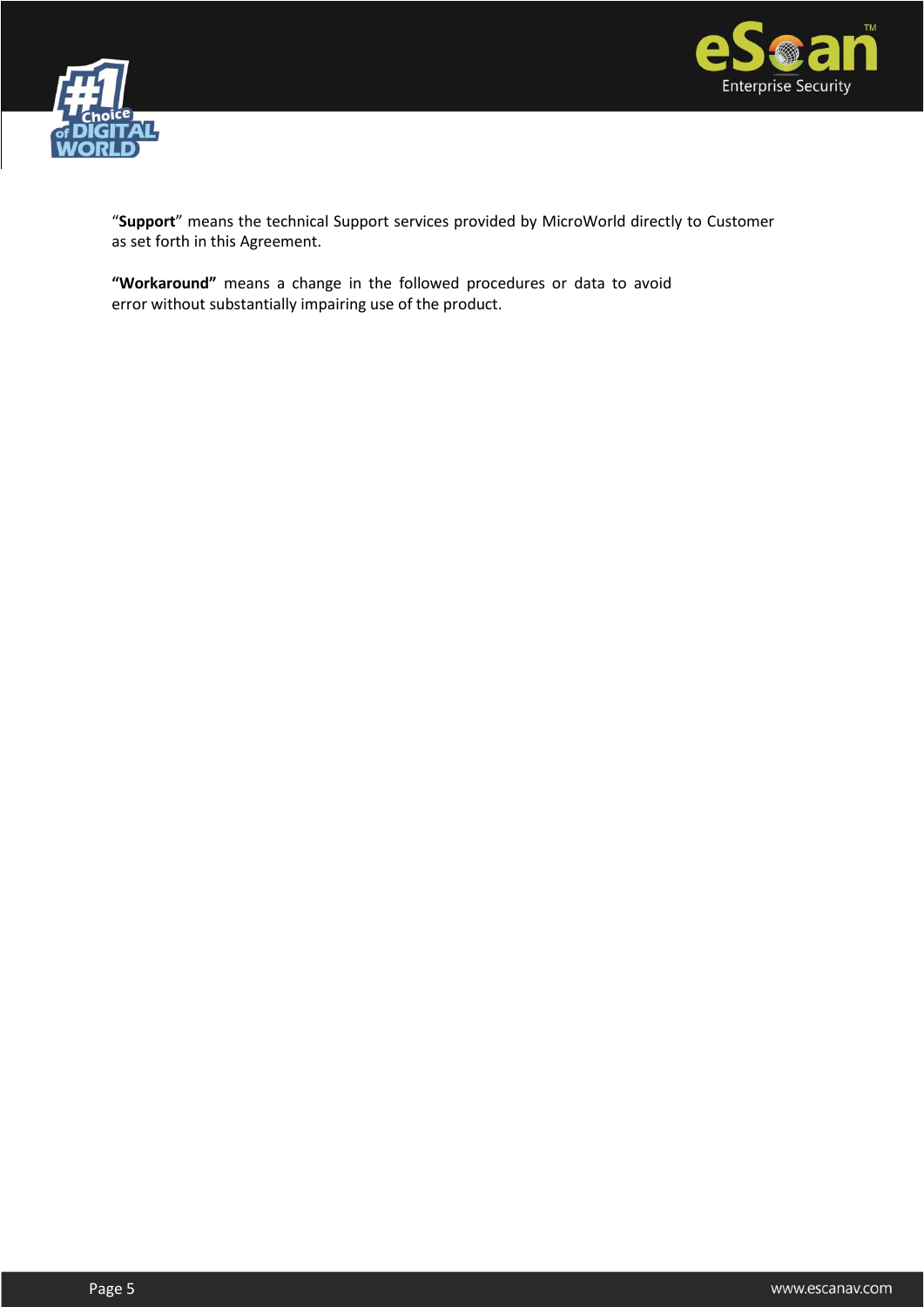



#### **MicroWorld Software Maintenance and Technical Support includes:**

- Technical support by phone, e-mail, remote access \*\* & online chat
- Definition Updates that ensure the MicroWorld products are kept up-to-date to tackle all known security threats
- Bug fixes
- Urgent maintenance releases through regular updates or patches
- Interim releases
- Documentation containing product documentation, wikipedia, release notes, troubleshooting guides and technical white papers about MicroWorld products, as releases become generally commercially available.
- MicroWorld's knowledge base has a repository of technical documents as well as tools covering everything from planning installation and upgrades, to understanding error messages and fixing specific known issues. Technical solutions, FAQ's, and troubleshooting documents written by
- MicroWorld engineers and technical staff are added daily. When a solution is identified to solve an issue, eScan TSR may share this solution with Customer via email or verbal communication.
- **Product Forums**, containing shared knowledge of MicroWorld products and solutions within an online community of customers, partners and employees, as well as news on MicroWorld products and technologies. Customers can view and post on the discussion threads in all Forums.
- Free upgrades to New Releases of the licensed MicroWorld's products for the same version.

#### \*\*Remote Desktop Access Support

In addition to providing technical support via phone, chat and email, MicroWorld's Technical Support team is also able to conduct 'remote access' support sessions. This enables the eScan's

Technical Support Representatives (TSR) to access the customer's desktop to assist them to analyze, diagnose, resolve more difficult problems and/or provide system optimization functions . If the TSR analyzes that the problems faced are not due to MicroWorld's products, then they have the rights to terminate the remote access session & appropriate charges may apply for the service.

The process of joining a remote desktop support session is easy. The TSR will send you an email or give you instructions over chat or phone, on how to join the session. Simply follow the instructions to get started.

After a remote-session is complete, the customer can download the recorded session of the entire activity, for his review or backup, for a period of 30-days from the day of the remote-session.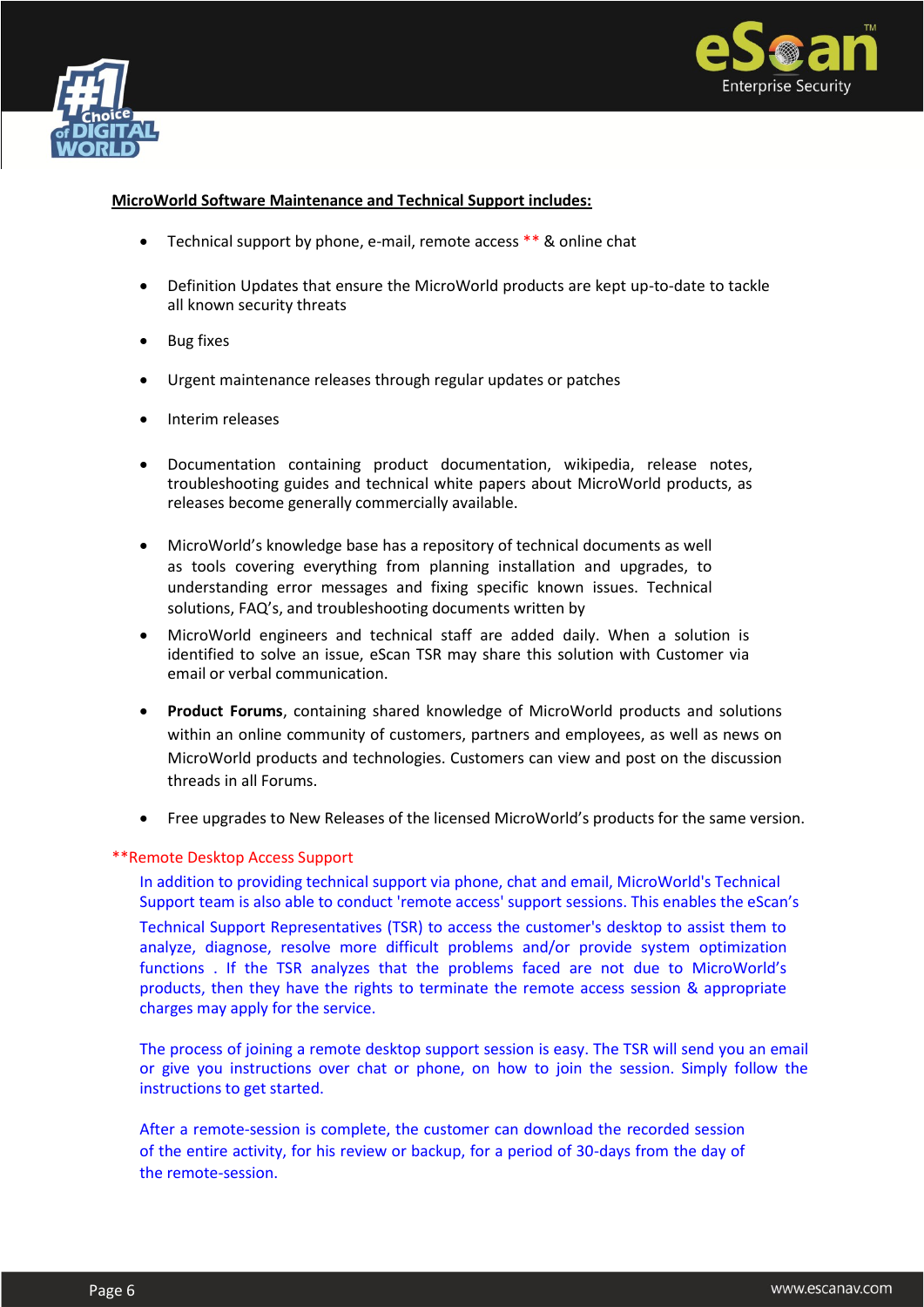



Customers participating in a remote desktop support session agree to the following disclaimer:

#### *Remote Desktop Access Support Disclaimer:*

By accepting an invitation or agreeing with a eScan TSR over chat, phone or email to join a remote session of your computer, you accept responsibility for any changes made to the desktop content or system settings. MicroWorld does not assume and is not responsible for any liability for the linking and viewing of any desktop content, the operation of the remote access software or hardware performance. As such, MicroWorld recommends you remain at your desktop and observe the entirety of the remote session. The entire session is recorded for review or backup purposes and will be stored on the MicroWorld's server for a period of 30 days from the day of remote access. Your recorded sessions may be used for quality and training purposes. It is the end user's responsibility to turn off the remote access software at the end of the remote session to avoid any further access to the computer.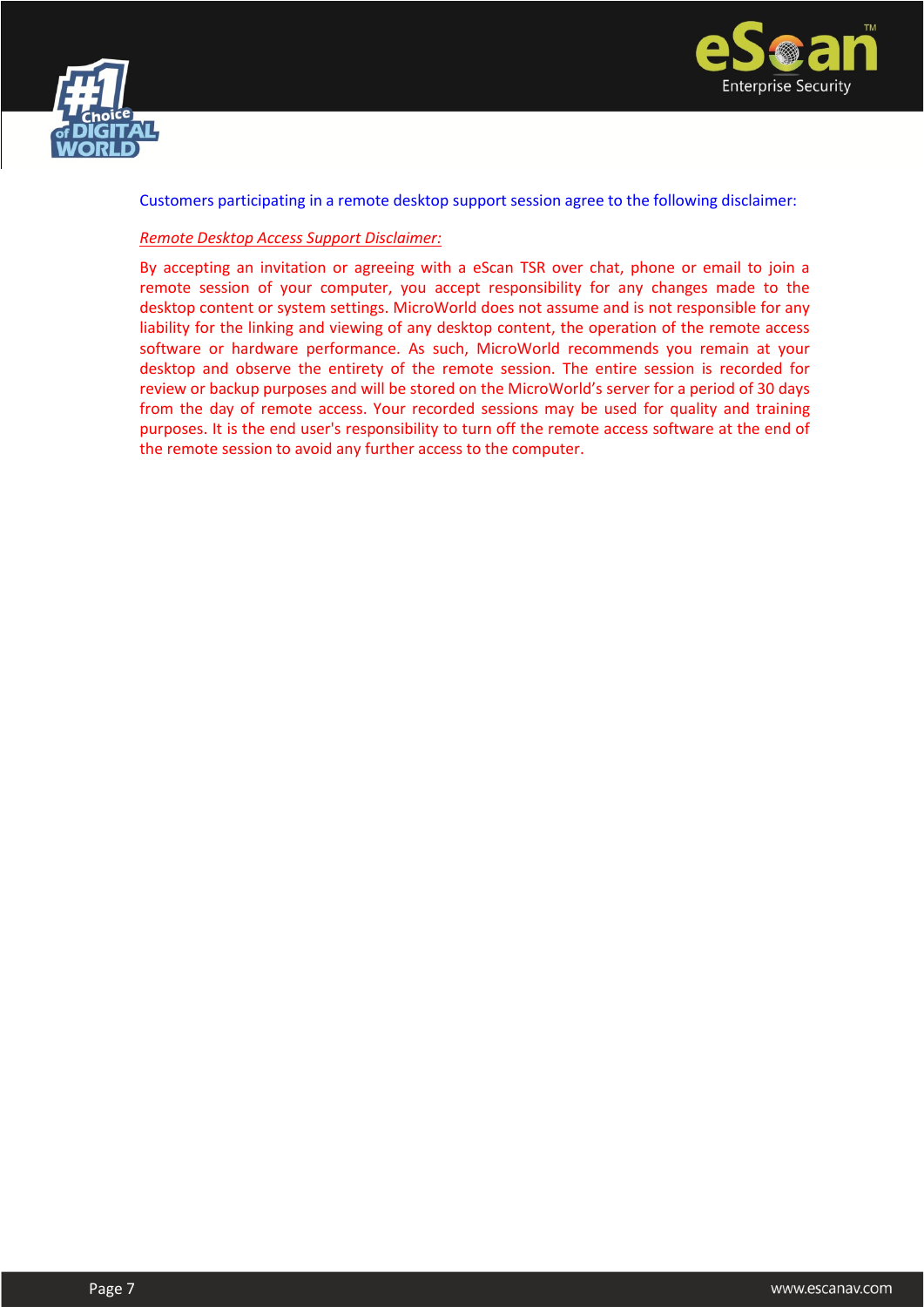



# **License Key**

#### License Registration Process

After eScan is purchased, a 30 character key ( hypens NOT included ) is provided to the customer. This key that is received after purchase is termed as the "Standard Key" which is for temporary activation. The customer needs to add this Standard Key in the eScan Registration Window . After adding the key and the key is accepted, the user needs to activate the standard key. There are 3 ways of activation, i.e. Online, Fax and Email. The activation needs to be done within 30 days after the Standard Key is added. Online method is the fastest and easiest way to do the activation. When you do the online activation, it will automatically add a 60 character key code ( hyphens included ) also termed as the "Activation Code".

License Key Activation is also possible via email. Activations via "Email" methods may take up to 48 hours to process during normal business days. Such activations are not available over weekends starting Friday 5pm. – Monday 10 a.m. *The License Activation requests do not fall under any severity level.* If you are opting for the email method please ensure that the email is sent to register@escanav.com

#### **Software Releases:**

**New Release** - are signified by a change in the integer part of the Version number (e.g. version 9.0.1.2 to version 10.0.1.2). These releases contain major features enhancements including new functions, technology, and performance enhancements.

**Interim Release** - Interim releases are signified by a change in the third digit of the Version number (e.g. version 10.0.1.2 to version 10.0.3.2). On an average interim releases are released every 3-4 months & mainly delivered to customers through an announcement on our website. This release contains all feature enhancements after the major new release. All the previous Maintenance releases are included in this release.

**Maintenance Release** – Updates \*\*\* and bug fixes are grouped together and accumulated in a patch file also termed as HOTFIX. It is signified by change to the build number following the software version number (version 10.0.1.2 to version 10.0.1.3) Hotfixes are mainly delivered to customers who have reported that they have encountered a problem due to MicroWorld's product. Maintenance releases are available to every one through MicroWorld's website by accessing the following link [www.escanav.com/hotfix](http://www.mwti.net/hotfix)

For version 10.0.968.1 and above, the hotfix is available for a download through the eScan Protection Center.

**\*\*\*** "Updates" refers to patches to the MicroWorld's product, including, without limitation, bug fixes, error corrections and those interim releases, which MicroWorld makes available for licensees under paid for Maintenance and Support at no additional license fee other than handling charges if Customer does not accept electronic delivery via a download link provided by MicroWorld.

#### **Prior Versions**

MicroWorld recommends that you upgrade to the new releases, as they become available. MicroWorld supports the current release of its products and the previous release (with applied patches) of its software directly behind the current release. Releases are signified by changes in any of the digits in the version number.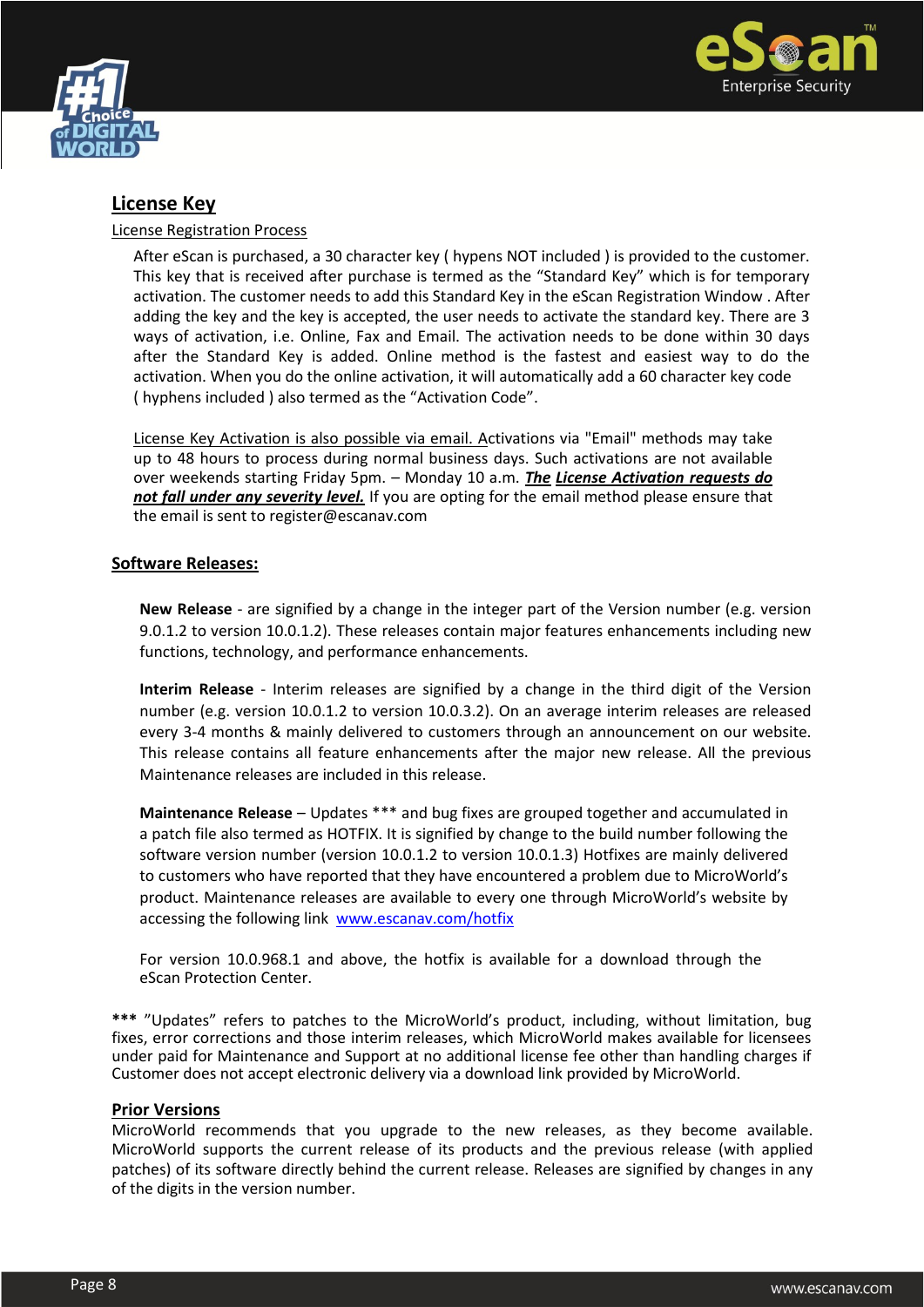



### **MicroWorld Technical Support Representatives**

MicroWorld's Technical Support Representatives (TSRs) respond to incoming calls, email and fax messages. TSRs are responsible for:

- a) Coordinating the resolution of the problem
- b) Verifying any reported error, as well as obtaining additional information from Customer
- c) Communicating to the Customer or Partner a resolution, or workaround, or supplying a bug fix, as appropriate.

#### **Ticket ID**

Each request that comes into the MicroWorld Support team by any medium (e.g. telephone, chat or e-mail) is logged and assigned a Ticket ID. This unique identifier enables the Customer/Partner and our Technical Support Representative (TSR) to track a problem until it is resolved. It's important to request and record this number for reference.

#### **1. General terms.**

1.1. This Schedule describes the general principles, procedures and standards according to which End-User technical support for MicroWorld's (vendor) products is provided. It also defines the regulations covering the cooperation between the Partner and the Vendor for the provision of technical support

#### **1.2. Technical support is three-tiered:**

#### **1.2.1. First level technical support (ETS-L1) means:**

- Recommendations, provided to the End-user regarding installation, key registration and usage of the Vendor's Products on standard configurations of popular operational, mail and other systems.
- Recommendations, provided to the End-User, regarding malicious programs, including infection characteristics, methods of the disinfection and others.
- Obtaining online support via Technical FAQ, Forums, Wikipedia which contains standard questions and solutions.
- Questions pertaining to first level support are included in the on-line support system (FAQ base) along with standard solution for them. First level technical support also includes any consultation, regarding the Products' documentation and on other official Vendor information resources.

#### **1.2.2. Second level technical support (ETS-L2) means:**

 Initial troubleshooting for issues which cannot be resolved with the help of first level support. For future reference all necessary information is forwarded to the Second level technical support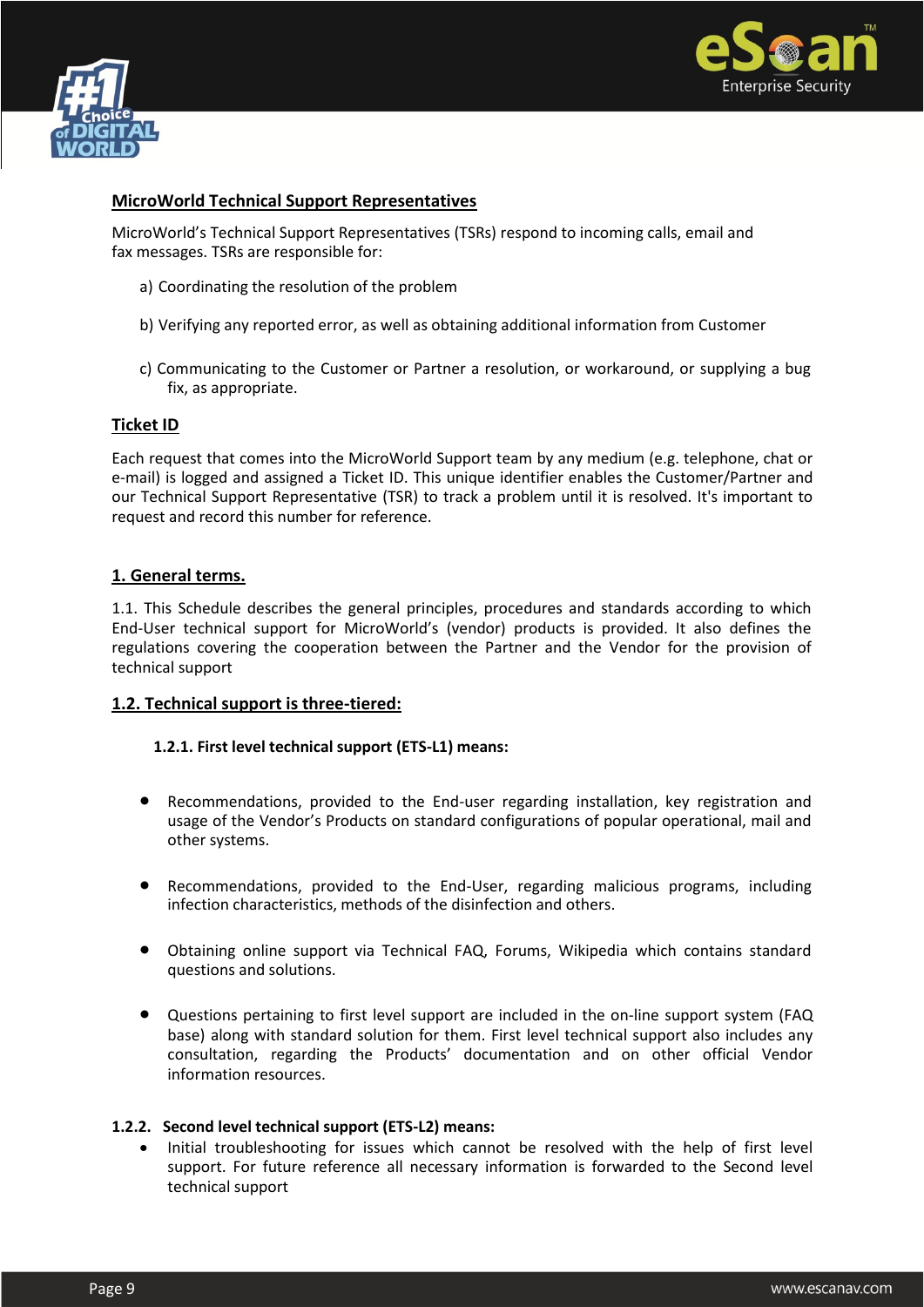



- Recommendations regarding the installation, customization and usage of the Vendor's Products for the standard/non-standard configurations of the operational, mailing or other systems prior to these cases being added to the on-line support system (FAQ base).
- Solving of all Product related problems, which have been escalated from the first level support competence

#### **1.2.3. Third level technical support (ETS-L3) means:**

- **Involvement of the product development teams**
- Resolving all product related issues which have been escalated from the first & second level support competence.

# **2. First level technical support (ETS-L1).**

2.1. For direct vendor's customers, ETS-L1 is provided by the vendor. Otherwise, ETS-L1 is provided by a Partner\*\*, who has signed the present Vendor agreement and who has at least one employee, certified by Vendor to provide ETS –L1 (Certified specialist).

The Certified specialist is the Partner employee, who was trained by Vendor for providing the first level technical support and has passed the Vendor's certification exams/tests successfully. In a situation where the partner cannot provide ETS-L1, the vendor will provide ETS-L1

2.2. Partner must notify the Vendor of its ETS-L1 telephone number and email address, within three days from the date of signing the present agreement.

2.3. ETS-L1 is rendered in two ways: from the Partner's office and on a client's site. ETS-L1 from the Partner office is provided via telephone, chat and email, indicated by the Partner.

2.4. Partner guarantees the presence in his office of at least one Certified specialist (or the possibility to contact the partner) during the Partner's business hours.

2.5. If the Partner is not capable of responding to the End-user's request (the issue is beyond ETS-L1 competence), the request is redirected to the Vendor's appointed e-mail address: support@escanav.com.

2.6. The Vendor guarantees 24x7 back-up first level support for all registered End-Users in English language. Support in other languages will be provided, if possible.

The Partner will notify all his End-users applying for technical support of the possibility of obtaining the ETS-L1 directly from the Vendor.

2.7. The Partner is recommended to register incoming requests in the following way:

2.7.1. Appoint an employee responsible for the gathering and processing End-Users requests statistics.

2.7.2. Develop an in-house form of End-Users' requests registration.

2.7.3. Send the processed request statistics to the Vendor at the beginning and in the middle of each month so the Vendor can be informed of End-Users requests particularities and to add them to the on-line support system (FAQ base).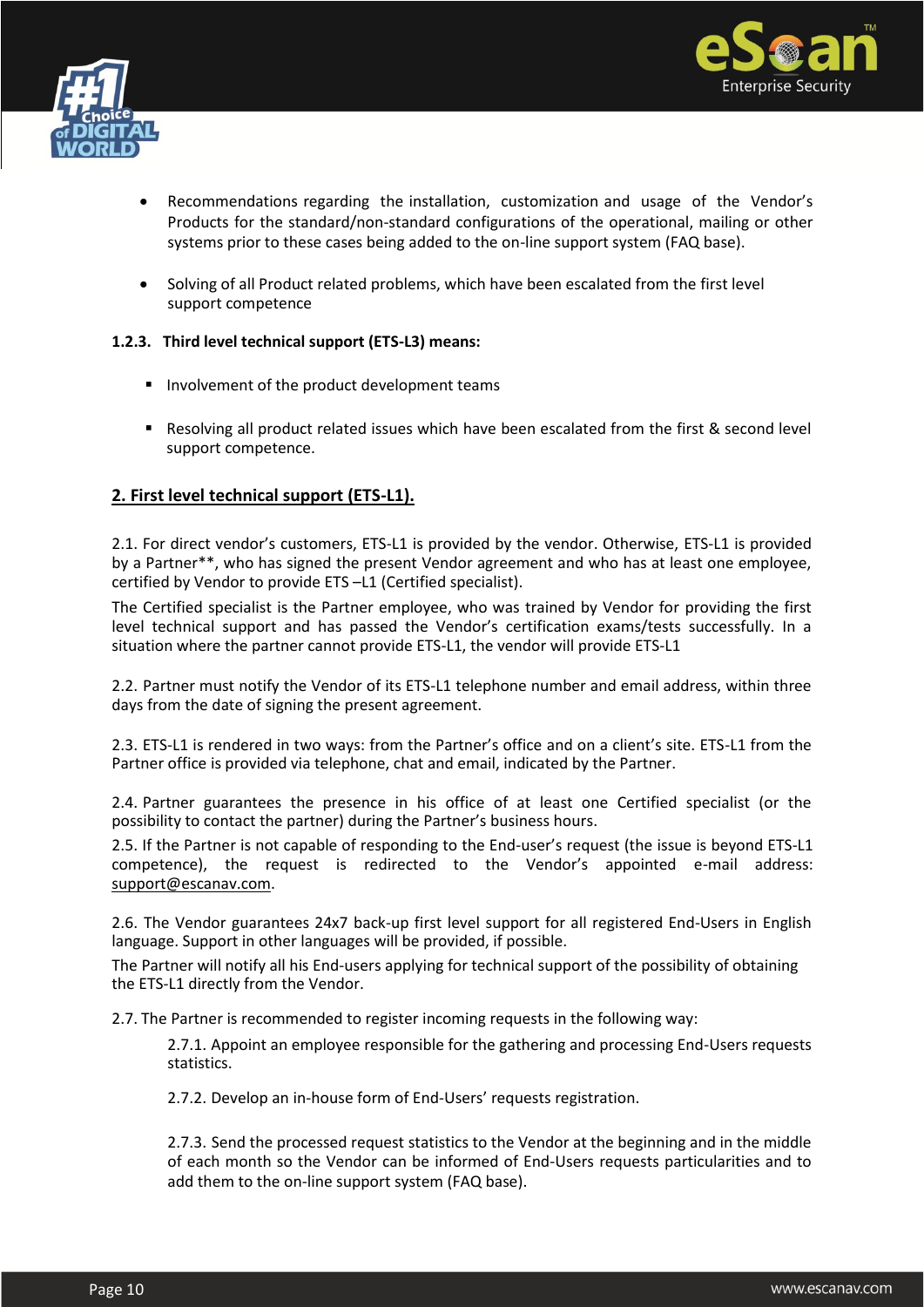



# **3. Second level technical support (ETS-L2).**

3.1. If the End-User's issue can not be solved by Vendor's / Partner's ETS-L1 (there is no related information in Product documentation and on- line support system), it should be forwarded to the Vendor to the appointed e-mail address (support@escanav.com) for Second level technical support (ETS-L2).

3.2. ETS-L2 means:

- Processing of Partner requests (by email, chat and telephone) which can not be solved by first level support
- Processing of direct customers requests (by email, chat and telephone) which can not be solved by first level support
- Directing of issues to the QA team for troubleshooting
- Informing all parties involved about problem
- 3.3. If Corporate Product End-Users requests require ETS-L2, the Vendor's corresponding responsible account/support manager should be notified immediately by e-mail.

# 3.4. ETS-L2 Requests Categories:

| Severity       | Definition/Impact                                                                                                                                                                                                                                                                                                                                                                                   | <b>Standard Response Time</b><br>(Resolution time not<br>included)                                        |
|----------------|-----------------------------------------------------------------------------------------------------------------------------------------------------------------------------------------------------------------------------------------------------------------------------------------------------------------------------------------------------------------------------------------------------|-----------------------------------------------------------------------------------------------------------|
| $\mathbf{1}$   | "Severity 1" means an error in MicroWorld Software<br>Product that: (1) renders an End User's copy of the<br>MicroWorld Software Product inoperative; or (2) causes<br>the MicroWorld Software Product to fail catastrophically<br>(system down condition) in the End User's environment.                                                                                                           | Within 4 business hours.<br>These requests sent to the<br>vendor must be marked as<br><b>VERY URGENT.</b> |
| $\overline{2}$ | "Severity 2" means a high impact error in the MicroWorld<br>Software Product that materially restricts the use or<br>performance of the MicroWorld Software Product by End<br>Users. A problem which significantly impacts End Users'<br>ability to perform tasks, the severity of which is<br>significant and may be repetitive in nature and has an<br>impact on the timely performance of tasks. | Within 8 business hours                                                                                   |
| 3              | "Severity 3" means a, error in the MicroWorld Software<br>Product that causes minor impact on the use of the<br>MicroWorld Software Product.                                                                                                                                                                                                                                                        | Within 3 business days                                                                                    |
| 4              | "Severity 4" means a question about the MicroWorld<br>Software Product use or implementation or a feature<br>request.                                                                                                                                                                                                                                                                               | Within 5 business days                                                                                    |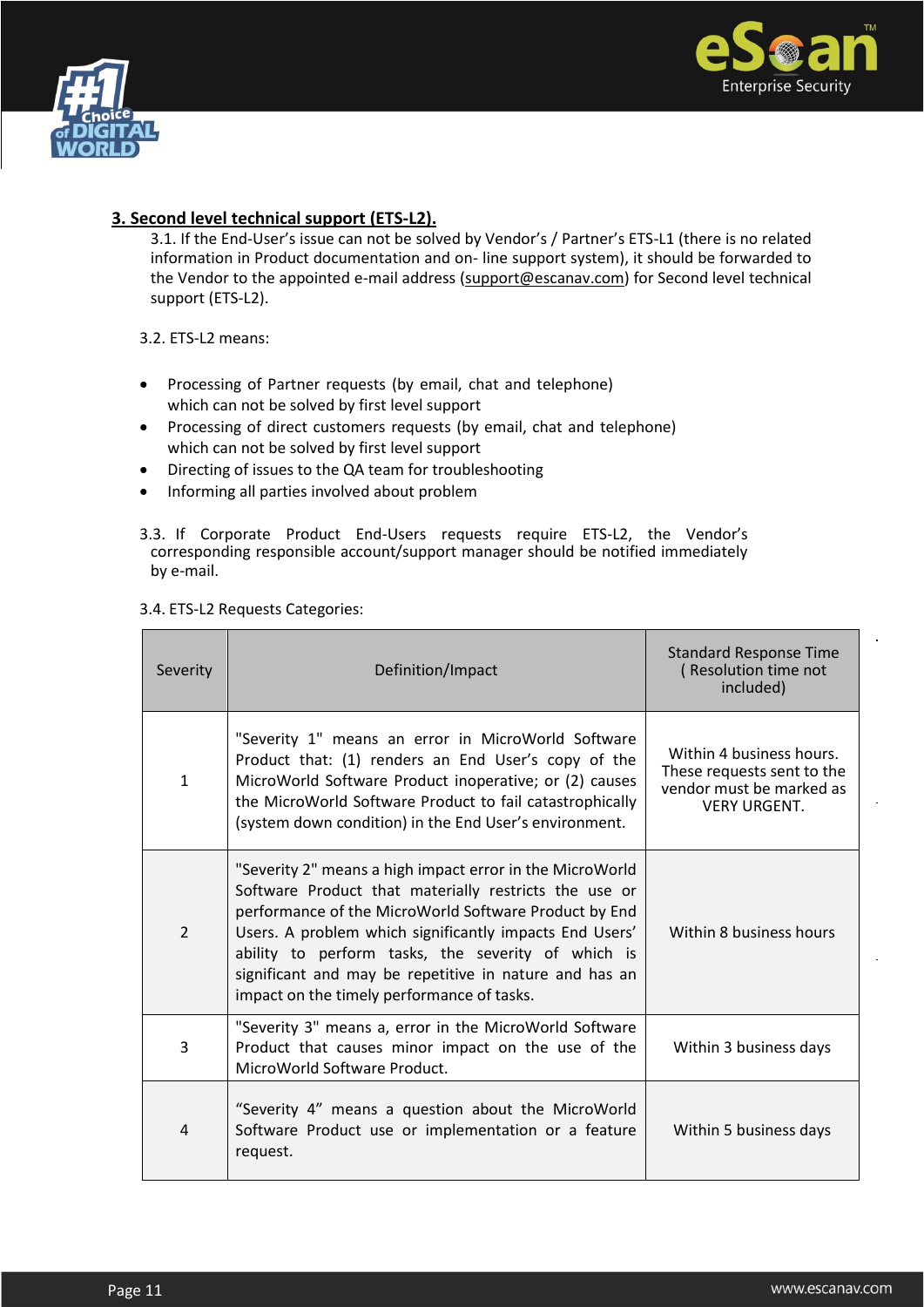



#### Exceptions:

1) Business days exclude all public holidays in USA, India and other MicroWorld office locations.

2) If the issues are reported in any language other than English, the Standard Response Time may vary (increase) even though the Severity Levels remain the same.

3) ETS-L2 Requests do NOT include virus signature updates or virus samples. Every care is taken to ensure that the virus signatures are updated within short intervals however "Severity 1" is not applicable to virus samples sent to MicroWorld.

#### Note:

MicroWorld is only responsible for providing support for the failure of a MicroWorld product to materially conform to the functional specifications as set forth in the applicable product documentation. In such cases, if the Customer provides MicroWorld Support Center with all the necessary components to replicate the problem, MicroWorld may attempt to resolve the problem, If MicroWorld can replicate it on its own network or test computers. Page 12

For help in gathering information and testing problems that are prioritized as Severity 1 or Severity 2, MicroWorld requires a customer to be available onsite or by chat during the office hours of our support center, while resolving the problem.

A nonconformity is not considered an error if it results from (a) the MicroWorld product being combined or merged with any hardware or software not supported by MicroWorld; or (b) the error is caused by Customer's misuse or improper use of the MicroWorld product; or (c) if the error cannot be reproduced in an unmodified version of the MicroWorld product running on the applicable platform.

#### **Information Customers/Partners Need When Calling Support**

Before MicroWorld can begin work on any problem, information on the nature and location of the problem is required. Whenever an error report or call is placed to the MicroWorld Support Center, the following information should be provided:

- Customer/Partner identification number (if applicable)
- Company name (if applicable)
- Customer's License key
- The area code, phone number, fax number and email address
- The operating system (including version) on which MicroWorld's product is installed
- The MicroWorld product name and version number and build number that the call concerns
- The network configuration and version (if applicable)
- Platform: On which hardware platform did you find the problem
- The types and versions of databases or software you are accessing
- Any program error messages associated with the problem (screen captures would be helpful)
- A detailed description of the problem
- Any steps you have taken in attempt to solve the problem
- Expected results: What the application should have done, were the problem not present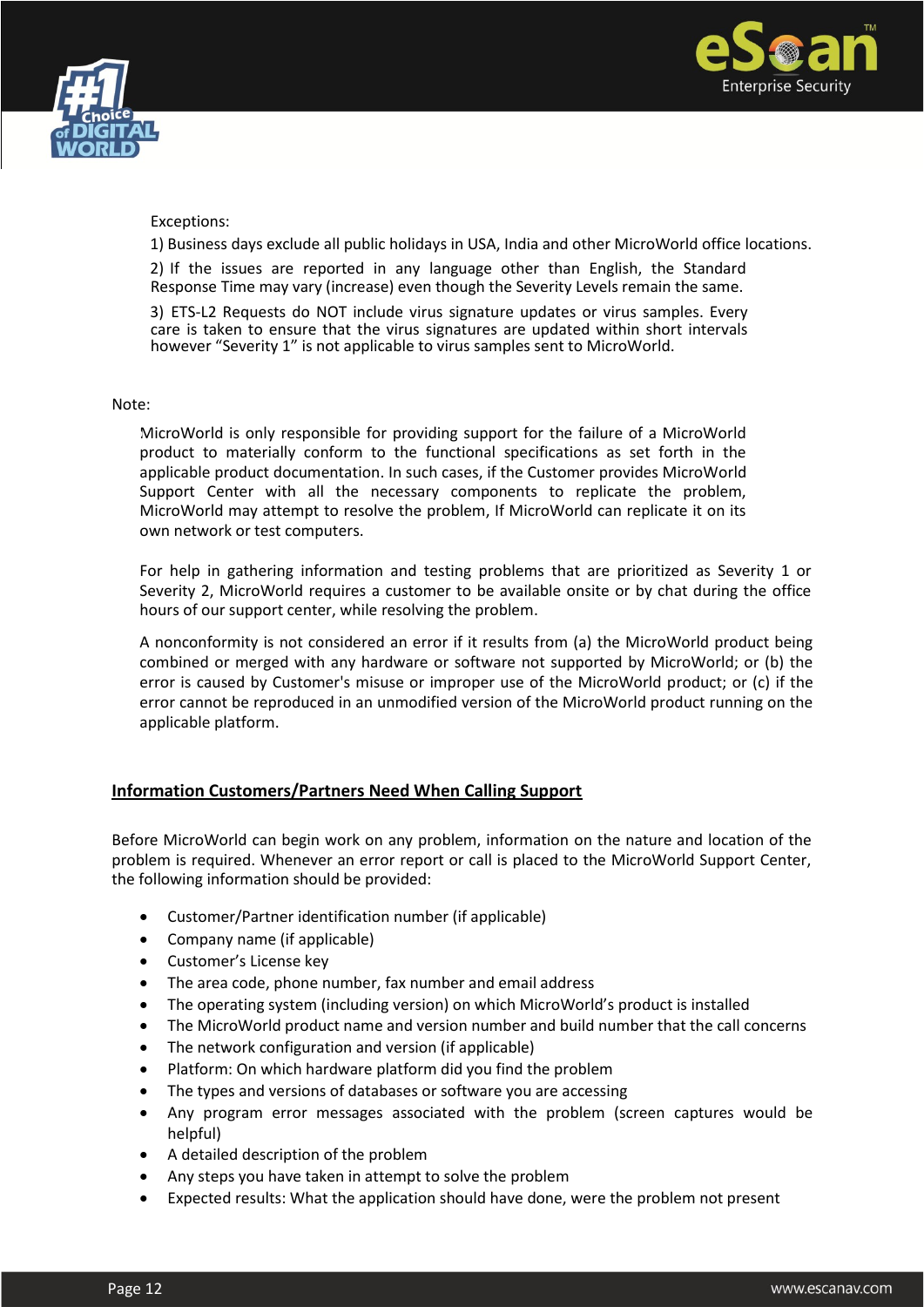



When you call Technical Support Center, you will be asked whether this is a new or ongoing call. If the call is ongoing, simply provide your Ticket ID.

For each new support call, a technical contact will be verified and Ticket ID assigned. The Ticket ID should be recorded and referenced in case you want to call back about the status of the problem. The TSR will ask you to provide input on prioritizing your ticket.

You may be connected directly to a TSR when you call MicroWorld Support Center. If your call cannot be routed to a TSR and is answered by a support coordinator, you will be asked to specify a call priority setting. A TSR will get back to you within the appropriate time frame based on your feedback. If the call cannot be routed to TSR or to the support coordinator, you will be routed to a voice mail. Please specify a call priority setting.

If you do not have a support agreement on the software for which you are calling, you will be directed to a product renewal sales representative.

#### **Information Customers Need When Submitting a Problem via E-Mail or live chat over**

#### **the Web**

You can submit questions and support requests by e-mail or live chat or from through our website, If you choose to report your problem by e-mail or live chat instead, please include:

- Customer identification number (if applicable)
- The operating system (including version) on which MicroWorld's product is installed
- The MicroWorld product name and version number and build number that this call concerns
- Your network configuration and version, if applicable
- The types and versions of databases or software you are accessing
- Any program error messages associated with the problem (screen captures would be helpful)
- A detailed description of the problem
- Any steps you have taken in attempt to solve the problem

## **Problem Resolution**

There are several ways a ticket may be resolved:

- The TSR is able to determine the cause of your problem, and explains the necessary steps to resolve the issue.
- The TSR is unable to determine the cause, and escalates the ticket to the next level until a solution is found.
- If the problem is determined to be a bug in the software product, the TSR will try to find a workaround. The ticket is closed, but the "bug" report stays open until the bug is fixed and tested.
- When a release is produced that fixes a bug that has been reported, you will be notified and given the opportunity to request that release.
- If the problem cannot be reproduced, it will be logged, and addressed when further information becomes available.

When a problem is reported, our objective is to find a satisfactory solution as soon as possible. The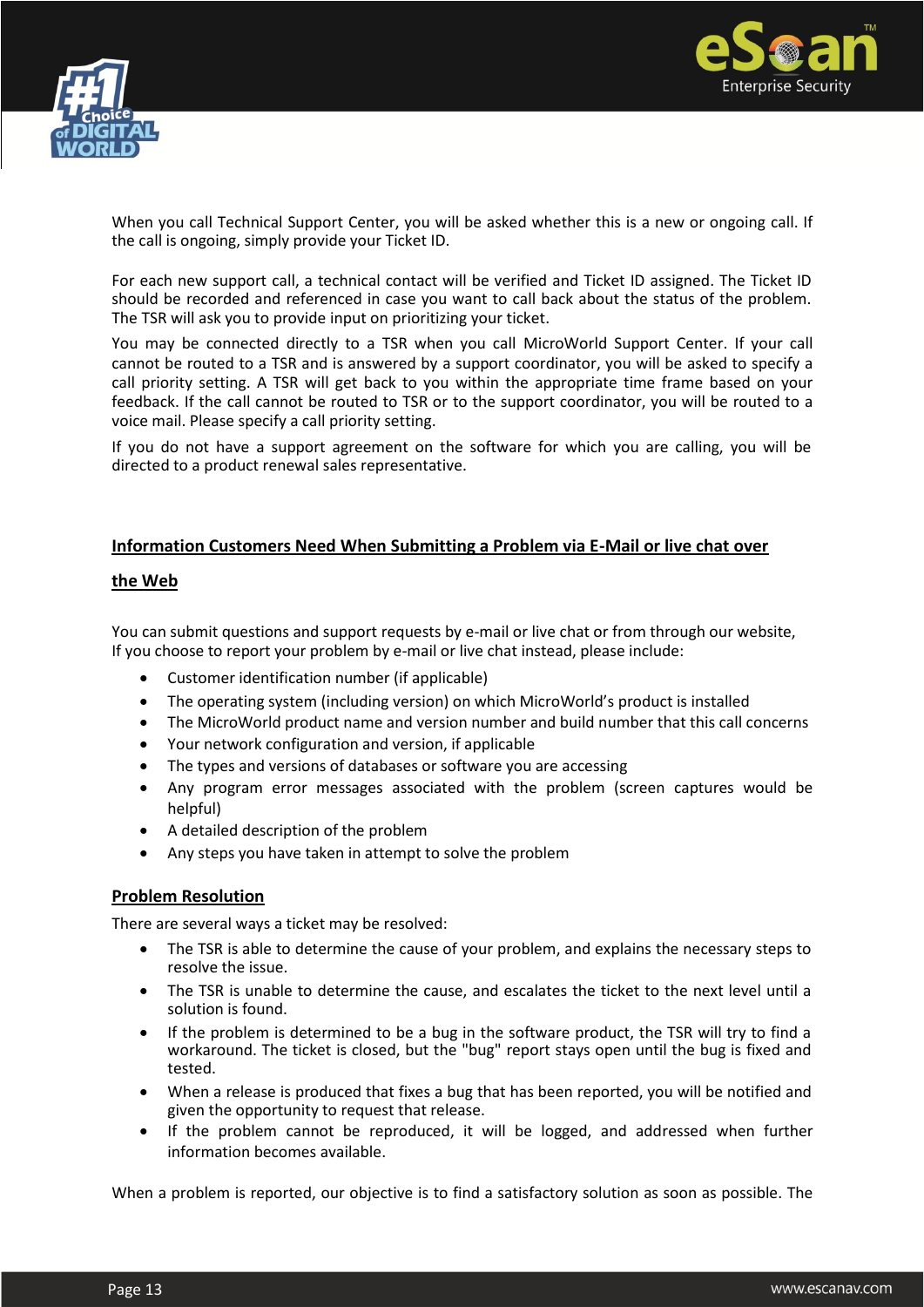



first step is to determine whether there are certain coding techniques or workarounds that meet your business requirement. A workaround provides a temporary solution to complete a task that would not otherwise be possible due to a problem or limitation in the software.

Once a resolution has been reached and approved, the ticket is closed. If you need to test the solution, the Ticket is given a "pending" status for five days. The call can be reopened if errors recur. If we do not hear from you within the five days, the ticket will be closed.

## **Software Bugs**

If the issue that you are encountering is a bug in MicroWorld's product, MicroWorld Support records it.

When a problem requires a software fix, it is normally delivered in an interim release. When a release is produced that fixes a bug that has been reported, you will be notified and given the opportunity to request that release.

The timing of the releases and the incorporation of particular fixes are solely at the discretion of MicroWorld. In cases where you require a fix as soon as the software has been built, you may be sent a version of the software that has not passed through MicroWorld's normal QA process. Under these circumstances, the Customer acknowledges and accepts that such versions are one off bug fixes for an individual customer and not a commercial release covered by MicroWorld's Software License

Agreement. MicroWorld makes no guarantees of the overall quality of the such software and that this software is exempt from the representations and warranties provided in MicroWorld's End User License Agreement, reseller and/or other agreements, and using it is at the Customer own risk.

#### **Reinstatement**

In the event that the Annual Software Maintenance and Technical Support services lapse, have not been renewed or were never originally procured, a Reinstatement Fee may be required plus the annual renewal fee, calculated based on the current product prices in effect at the time of reinstatement.

#### **4. Service quality.**

4.1. Service quality standards for ETS-L1 and ETS-L2 are inline with the industry

4.2. To guarantee anti-virus protection while rendering ETS-L1 via e-mail, a fully-functional

Product version will be installed on the Partner's network and updated daily. The Product versions to be installed and the number of computers involved in the Product installation are established at the Partner's / direct customers discretion.

4.3. If the Vendor receives the End-Users complaints regarding the Partner technical support quality, the Vendor will notify the Partner of these complaints and the stated reasons for them within 5 business days.

4.4. If the Partner is not satisfied with the Vendor ETS-L2 quality he will immediately notify the Vendor's corresponding account/channel manager

#### **5. Escalation Process and Procedure.**

(a) Customer-initiated Escalation: Under MicroWorld's Support plan, some work items

(especially those associated with critical situations) may need to be expedited. When this becomes the case, Customer shall notify EScan TSR of the critical situation. If TSR determines